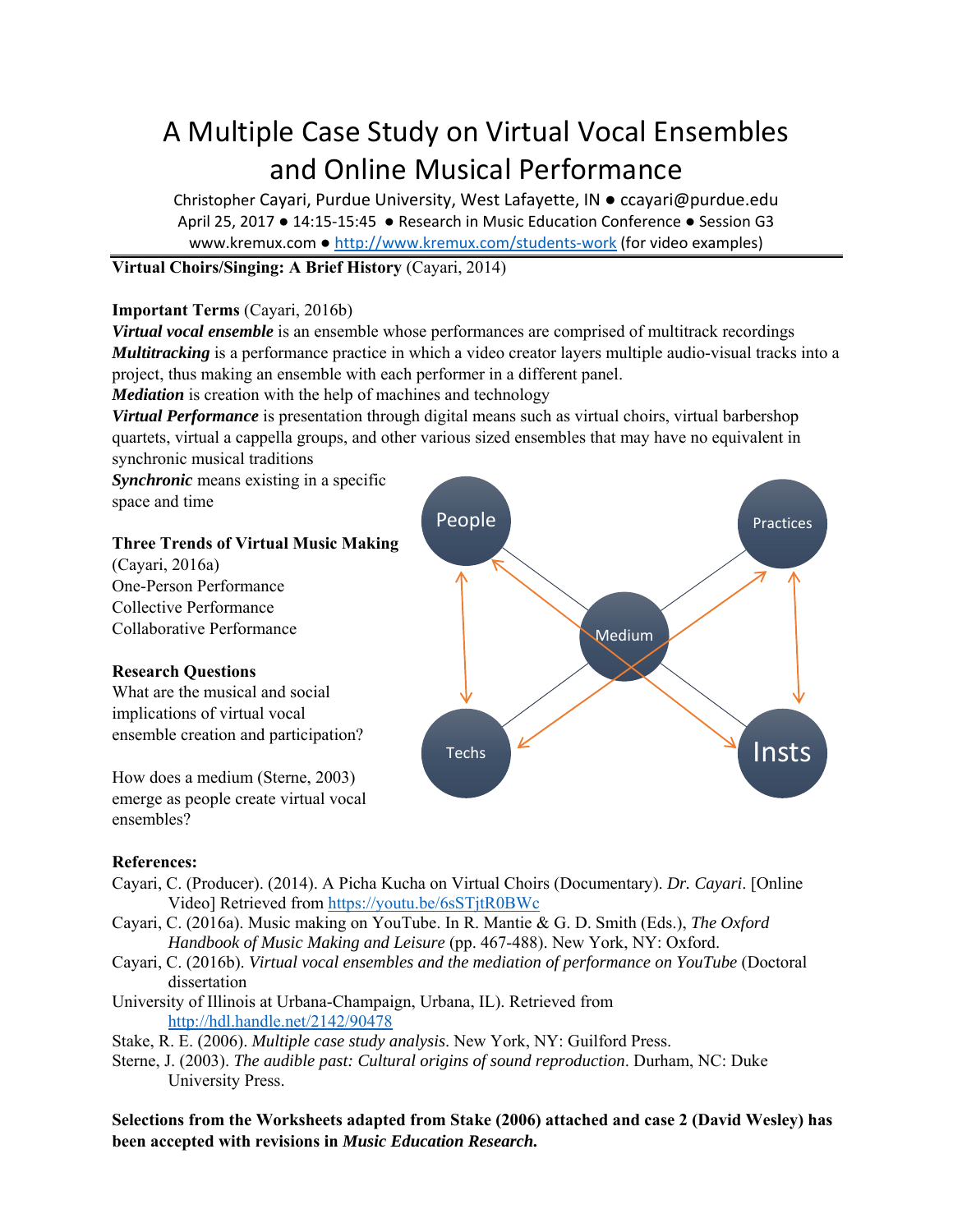FULL Worksheet B.1.2. Graphic Design of *David Wesley* YouTube Channel Case Study

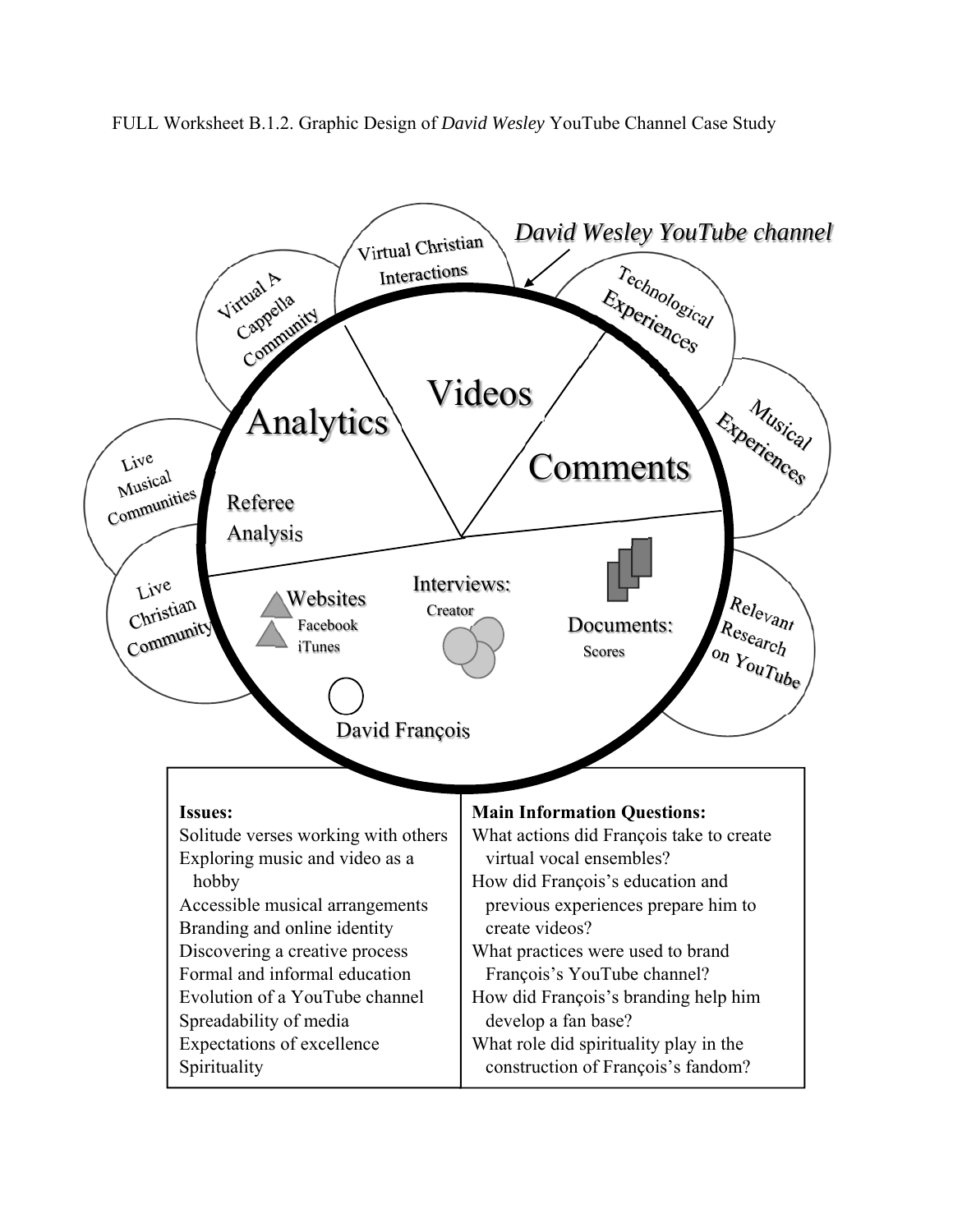| <b>Theme 1:</b> Who are the people creating virtual vocal ensembles?                                      |
|-----------------------------------------------------------------------------------------------------------|
| 3, 4, 7, 10, 13                                                                                           |
| Theme 4: How is technology used to mediate ensembles and performance?                                     |
| Technology                                                                                                |
| 14, 15, 16, 19-20, 20, 21, 22, 31, 42, 50                                                                 |
| <i>Mediation</i>                                                                                          |
| 15, 16, 18, 19, 20, 21, 22, 23, 27, 30, 31, 33, 37                                                        |
| Theme 5: How do the recurring relations create a network through which singers perform?                   |
| Theme 6: How do virtual vocal ensemble creators find the performance practice fulfilling and              |
| meaningful?                                                                                               |
| 1, 10, 18, 33, 35, 38, 39-40, 50                                                                          |
| Theme 9: How does creating virtual vocal ensembles influence the creator's skills and                     |
| understanding?                                                                                            |
| <b>Technology Skills</b>                                                                                  |
| 1, 3, 4, 6, 7, 8, 10, 13, 43                                                                              |
| <b>Musical Skills</b>                                                                                     |
| 1, 3, 4, 5, 6, 9, 10, 19, 30, 39, 49                                                                      |
| Producer Skills                                                                                           |
| 1, 32, 33, 40, 41, 42, 52                                                                                 |
| Note: Numbers refer to essure nego where information pertinent to the theme enpeared in an early draft of |

Excerpt fr Worksheet B.2.2. Themes of Virtual Vocal Ensemble in the *David Wesley* YouTube Channel

*Note*: Numbers refer to occurrences where information pertinent to the theme appeared in an early draft of the chapter of the corresponding case. Data were then analyzed to construct Worksheet 3.2. Data from themes 1, 2, 3, and 4 cover information germane to theme 5; therefore theme 5 was intentionally left blank. Subthemes are identified above in italics.

Excerpt Worksheet B.3.2. Case Report Notes for the *David Wesley* YouTube Channel

#### **Synopsis of Case**

David François, the creator of the *David Wesley* YouTube channel, used his skills as a musician and recording technician to create virtual ensemble videos on YouTube. His varied experiences as a child, teenager, and young adult gave him the drive and understanding of how to put together audio-visual multitrack recordings. As a self-proclaimed "jack-of-all-trades" and as someone who did not like to stay idle for too long, François used his skills to create predominantly Christian genre virtual a cappella ensembles. . . .

#### **Situational Constraints**

Only one collaboration that occurred as more of an accident; only been doing virtual vocal ensembles for a year and a half; unwilling to work on vocal skills, but constantly looking to better videos technologically and through more innovative arrangements.

#### **Uniqueness among Other Cases**

François was an adult professional when he created and developed his YouTube channel; he created his own arrangements; he was half black; from Canada; had instrumental videos; lots of experience with technological mediation; a large amount of momentum for growth (same size as Dan Wright, but François's growth predominantly occurred in a year and a half as opposed to a steady growth).

#### **Prominence of Themes**

**Prominence of Theme 1 (People) in This Case:** intellectually curious; struggled with structured learning as a child; created videos as a high school student and collaborated with classmates; wanted a separation between offline and online so he used his middle name instead of last name; searched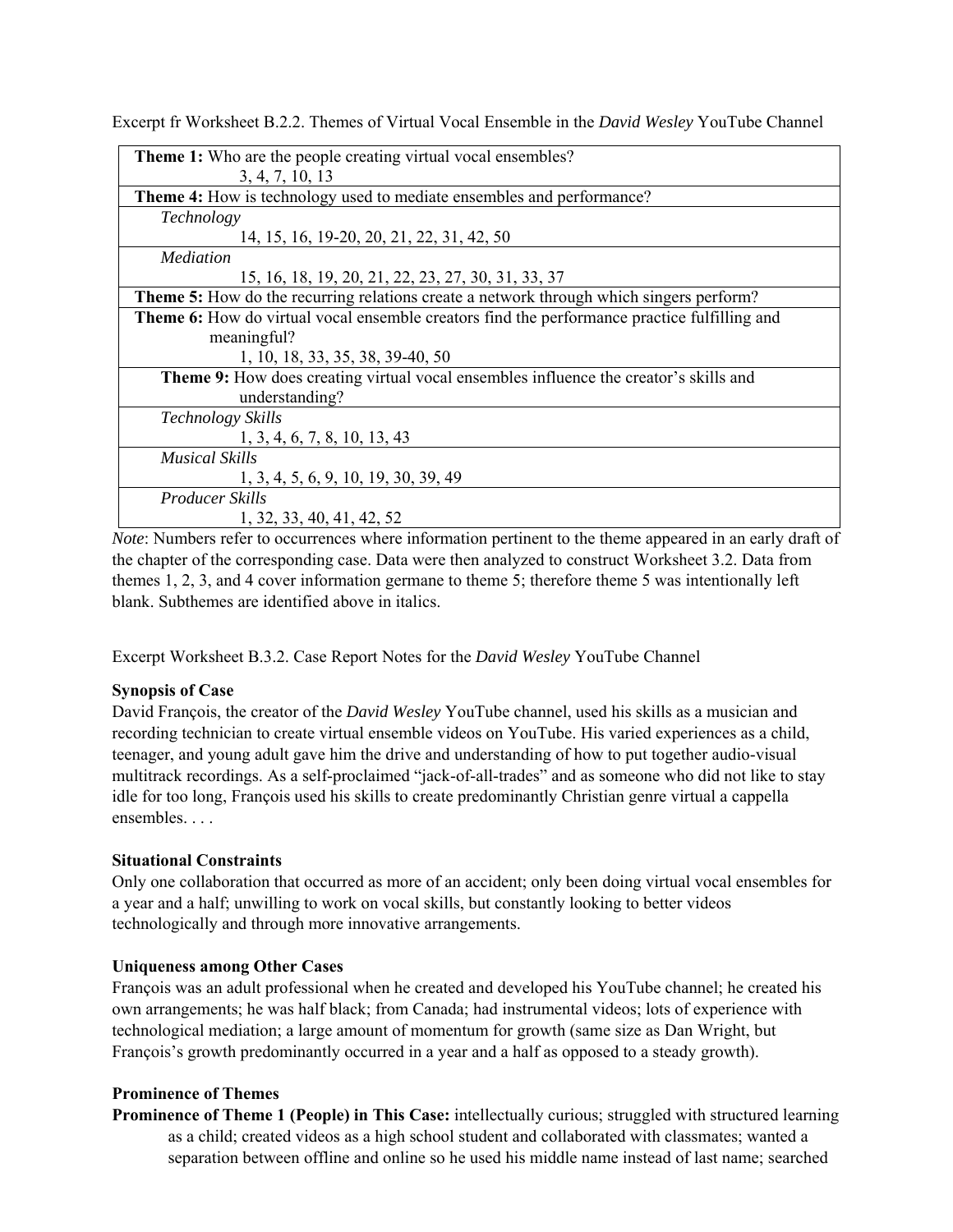for collaborator when skills were not proficient; after working with collaborator, decided to use hand drum, beatbox, or no drums because it took too much time/effort.

#### **Prominence of Theme 2 (Practices) in This Case:**

- *Making music:* music would be performed at church and he wanted to get it out of his head and sometimes do it better; used smooth voice leading and chords from the original arrangements.
- *Making videos:* Used YouTube channel as an eclectic video repository; started creating virtual ensembles with no initial plan, but then developed a creative process called the *David Wesley Treatment*; MIDI and click tracks help keep recording in time; created markers in DAW to identify important sections; backdrop, lights, tripod, camera, microphone, and pop filter all used for recording; used laptop for audio and desktop for video editing; recorded audio and video at the same time; listened to recording in multiple scenarios for quality assurance; call to action after videos to encourage involvement.
- *Practices spanning live and mediated music making:* constantly felt he should outdo himself by adding more instruments, more voices, or more challenging arrangements; gave credit to original artists by paying royalties.
- *Social media:* sometimes allowed fans to talk before formulating responses.
- *Creative Process:* selecting, arranging, recording, sound editing, visual editing, and producing the song; hybrid performance was created by taking out the melody and rearranging panels so a live soloist could sing. . . .

### **Prominence of Theme 7 (Identity) in This Case:**

**Prominence of Sub-Theme 7a (Technological) in This Case:** involved with ministry as a video creator; high school videographer.

**Prominence of Sub-Theme 7b (Musical) in This Case:** genre effected identity; amateur musician; loved tinkering and exploring; dismissive about critical comments because he is not a "professional".

**Prominence of Sub-Theme 7c (Online) in This Case:** wanted a separation between offline and online; preferred making music in his basement and used that to brand his channel; microperformances for each video were done the same day so that all clones looked the same except for their hoodie; used a coda to direct viewers to other songs and display logo; shared basic information about family through vlogs; hoodie became a trademark; more refined online about controversial topics and criticism; kept everything rated PG; shared personal items to keep fans connected; less critical of other artists online than offline; CD was an extension of online identity; speaking voice and conversational pattern was displayed via vlogs; both good and bad feedback was met with apprehension because they do not know the real creator. . . .

#### **Findings Specific to the** *David Wesley* **YouTube Channel**

- 1. Creator had an intellectual curiosity that spanned musical, technological and production skills, which were used in tandem to create videos.
- 2. Creator used YouTube as a repository to archive projects, music videos, and vlogs.
- 3. Creator developed a method to create music videos, which evolved as he created each subsequent video.
- 4. Creator challenged himself to outdo his previous accomplishments for each subsequent video.
- 5. Creator used MIDI tracks to keep himself in time.
- 6. Creator used professional hardware and software to create audio-visual tracks.
- 7. Copyright allowed for proper attribution of music as well as legal reproduction of protected performance material. . . .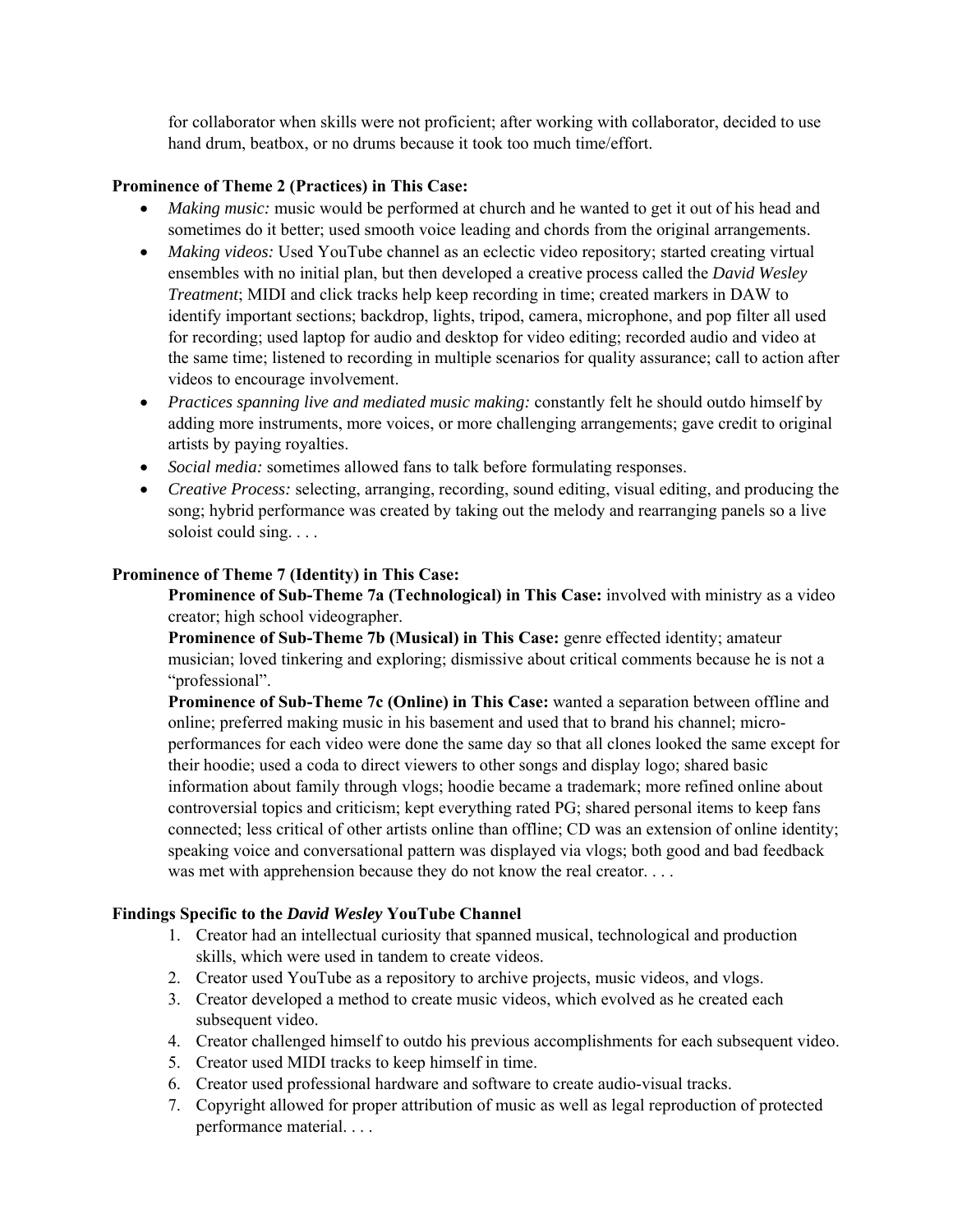|                                  | DanWright32 | David Wesley | <b>Melody Myers</b> |
|----------------------------------|-------------|--------------|---------------------|
| Cross-Case Themes and Subthemes  |             |              |                     |
| Theme 1: People                  | High        | Middling     | High                |
| Theme 2: Practices               | High        | High         | High                |
| Theme 3: Institutions            | High        | High         | High                |
| Theme 4: Technology              | Middling    | High         | High                |
| Theme 5: Mediation               | High        | High         | High                |
| Theme 6: Meaning                 | High        | High         | High                |
| Theme 7a: Technological Identity | Low         | Middling     | Low                 |
| Theme 7b: Musical Identity       | High        | Low          | High                |
| Theme 7c: Online Identity        | Middling    | High         | High                |
| Theme 8a: Learning Community     | High        | High         | High                |
| Theme 8b: Musical Community      | Middling    | Low          | High                |
| Theme 8c: Social Community       | High        | Middling     | Middling            |
| Theme 8d: Fandom                 | High        | High         | High                |
| Theme 8e: Solitude               | Middling    | Low          | Low                 |
| Theme 9a: Technological Skills   | Low         | High         | High                |
| Theme 9b: Musical Skills         | High        | High         | High                |
| Theme 9c: Production Skills      | Low         | High         | Low                 |

Worksheet B.4. Ratings of Expected Utility of Each Case to the Development of Themes.

*Note:* This worksheet was constructed after Worksheets 3.1, 3.2, and 3.3 were developed to determine the utility of each case to the themes. Utility was determined by the researcher based on his knowledge of cases, number of occurrences of each theme within the case write-up, and the relevance of data to inform the theme. High utility means that the case is potentially very useful for developing the corresponding theme. Middling utility means that the case is of moderate usefulness for developing the corresponding theme, and Low utility means that the case is of low usefulness for developing the corresponding theme. This data was then used to guide the creation of merged findings and their utility to each theme in Worksheet 6.

Excerpt from Worksheet B.5. Clustered Findings Organized by Merged Findings

| <b>Merged Finding</b>                                                      |                                                                                |  |  |  |  |
|----------------------------------------------------------------------------|--------------------------------------------------------------------------------|--|--|--|--|
| Case                                                                       | Case Specific Finding                                                          |  |  |  |  |
| I. After establishing a fan base, creators may commoditize their services. |                                                                                |  |  |  |  |
| Francois                                                                   | After developing a following, Creator produced a CD for fans to purchase,      |  |  |  |  |
|                                                                            | which resulted in an increase of track sales.                                  |  |  |  |  |
| Francois                                                                   | Treated YouTube channel as a business.                                         |  |  |  |  |
| Wright                                                                     | Creator used various websites to get money from his music making.              |  |  |  |  |
| II. Learning communities emerge on YouTube as creators produce content.    |                                                                                |  |  |  |  |
| <b>Myers</b>                                                               | Positive feedback from viewers was rewarding, although there were also         |  |  |  |  |
|                                                                            | negative ramifications for being a public figure including privacy and         |  |  |  |  |
|                                                                            | harassment.                                                                    |  |  |  |  |
| Myers                                                                      | Comments were generally positive and the result of an established fandom.      |  |  |  |  |
| Wright                                                                     | Negative statements were often accompanied in the same message by positive     |  |  |  |  |
|                                                                            | statements in the comment section.                                             |  |  |  |  |
| Wright                                                                     | Positive feedback was initially meaningful and propelled high levels of output |  |  |  |  |
|                                                                            | and growth.                                                                    |  |  |  |  |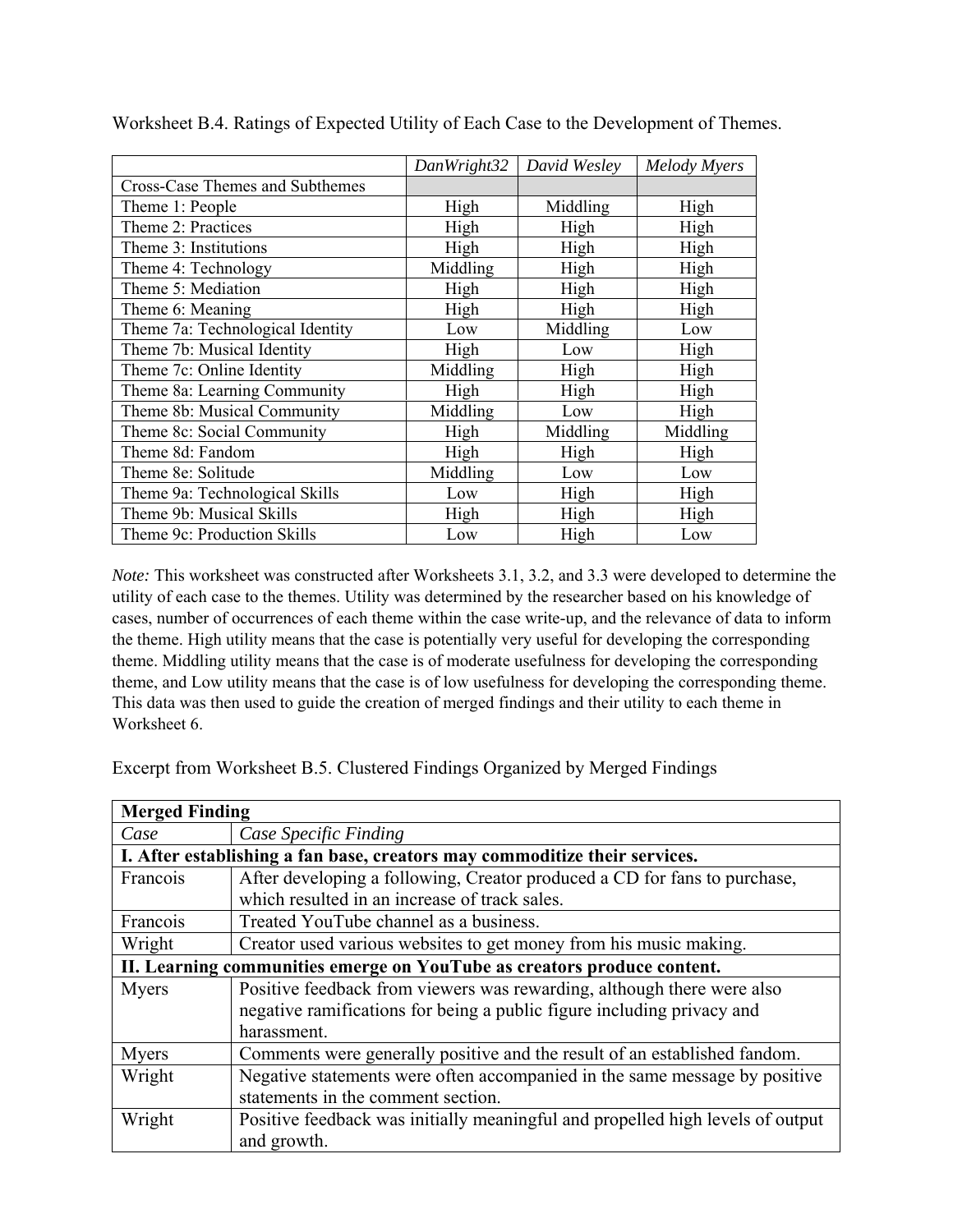*Note:* Case specific findings taken from Worksheets 3.1, 3.2, and 3.3. Case specific findings were then clustered and merged finding was constructed. Merged findings were then used to construct Worksheet 6.

Excerpt Worksheet B.6. Matrix of Merged Findings with Rated Importance According to Theme.

|                                                                                    |              |                |              |                | Themes         |              |                |              |                |
|------------------------------------------------------------------------------------|--------------|----------------|--------------|----------------|----------------|--------------|----------------|--------------|----------------|
| <b>Merged Findings</b>                                                             | $\mathbf{1}$ | $\overline{2}$ | 3            | $\overline{4}$ | 5              | 6            | $\overline{7}$ | 8            | 9              |
| Creators decide to what degree they                                                |              | $\mathbf{M}$   | H            | M              | M              | M            |                | M            | $\overline{L}$ |
| commoditized their services.                                                       |              |                |              |                |                |              |                |              |                |
| Learning communities emerge on YouTube as                                          | M            | H              |              | L              | L              | L            |                | (H)          | H              |
| creators produce content.                                                          |              |                |              |                |                |              |                |              |                |
| Creators engage with others to varying degrees                                     | H            | $\mathbf{M}$   |              |                | L              |              |                | H            | L              |
| to make music on YouTube.                                                          |              |                |              |                |                |              |                |              |                |
| As fandoms developed around a YouTube                                              | $\mathbf{L}$ | $\mathbf{L}$   |              |                | L              | M            | $\mathbf{L}$   | (H)          |                |
| channel, social exchanges occurred.                                                |              |                |              |                |                |              |                |              |                |
| Online and offline activities can simultaneously                                   | M            | M              | $\mathbf{L}$ |                | M              |              | H              | LC           |                |
| work in tandem or create tension.                                                  |              |                |              |                |                |              |                |              |                |
| Creators shared personal information with their                                    | $\rm H$      | $\mathbf{L}$   | $\mathbf{L}$ | $\mathbf{L}$   | $\overline{L}$ | $\mathbf{L}$ | (H)            | H            |                |
| fans via YouTube and beyond.                                                       |              |                |              |                |                |              |                |              |                |
| Creators made both deliberate and incidental                                       | H            | M              |              | M              | H              |              | (H)            | LC           | LC             |
| decisions on how to present themselves and                                         |              |                |              |                |                |              |                |              |                |
| their art on YouTube.                                                              |              |                |              |                |                |              |                |              |                |
| Autonomy is a strong rationale for creating                                        | $\mathbf{L}$ | M              |              |                | LC             | (H)          |                |              |                |
| virtual vocal ensembles.                                                           |              |                |              |                |                |              |                |              |                |
| Feedback propels creators to continue making                                       | $\mathbf{M}$ |                |              | L              | LC             | H            |                | H            | M              |
| virtual vocal ensembles.                                                           |              |                |              |                |                |              |                |              |                |
| Institutions facilitated learning, provisions, and                                 |              |                | $\,$ H       | $\mathbf{L}$   | M              | $\mathbf{L}$ |                | M            | M              |
| production throughout the virtual vocal                                            |              |                |              |                |                |              |                |              |                |
| ensemble process.                                                                  |              |                |              |                |                |              |                |              |                |
| Acceptable practices were influenced by the                                        | M            | (H)            | L            | H              | (H)            | M            | L              | M            | M              |
| community as well as the creators themselves.                                      |              |                |              |                |                |              |                |              |                |
| Creators decided which live performance<br>aspects were included in their mediated | M            | (H)            |              | (H)            | (H)            | M            | L              | $\mathbf{L}$ | LC             |
| performances.                                                                      |              |                |              |                |                |              |                |              |                |
| Creators developed a method that became                                            |              | (H)            | $\mathbf{L}$ | $\, {\rm H}$   | (H)            |              | H              |              | H              |
| standard in their own creative process.                                            |              |                |              |                |                |              |                |              |                |
| The quality of virtual vocal ensemble was                                          |              | M              | M            | (H)            | $\rm H$        | LC           | H              |              | M              |
| effected by the technology and skill of the                                        |              |                |              |                |                |              |                |              |                |
| creator.                                                                           |              |                |              |                |                |              |                |              |                |

*Note:* Merged Findings from Worksheet 5 were rated based on the researchers perceived importance to each theme. High = high importance;  $M =$  middling importance;  $L =$  low importance. A high mark means that for this theme, the finding is of high importance. Parentheses around an entry means that it should carry extra weight when assertions are drafted. The notation "C" within a cell means that this situation warrants caution in drafting assertions. The matrix was analyzed to develop a list of cross-case assertions found in Worksheet 7.